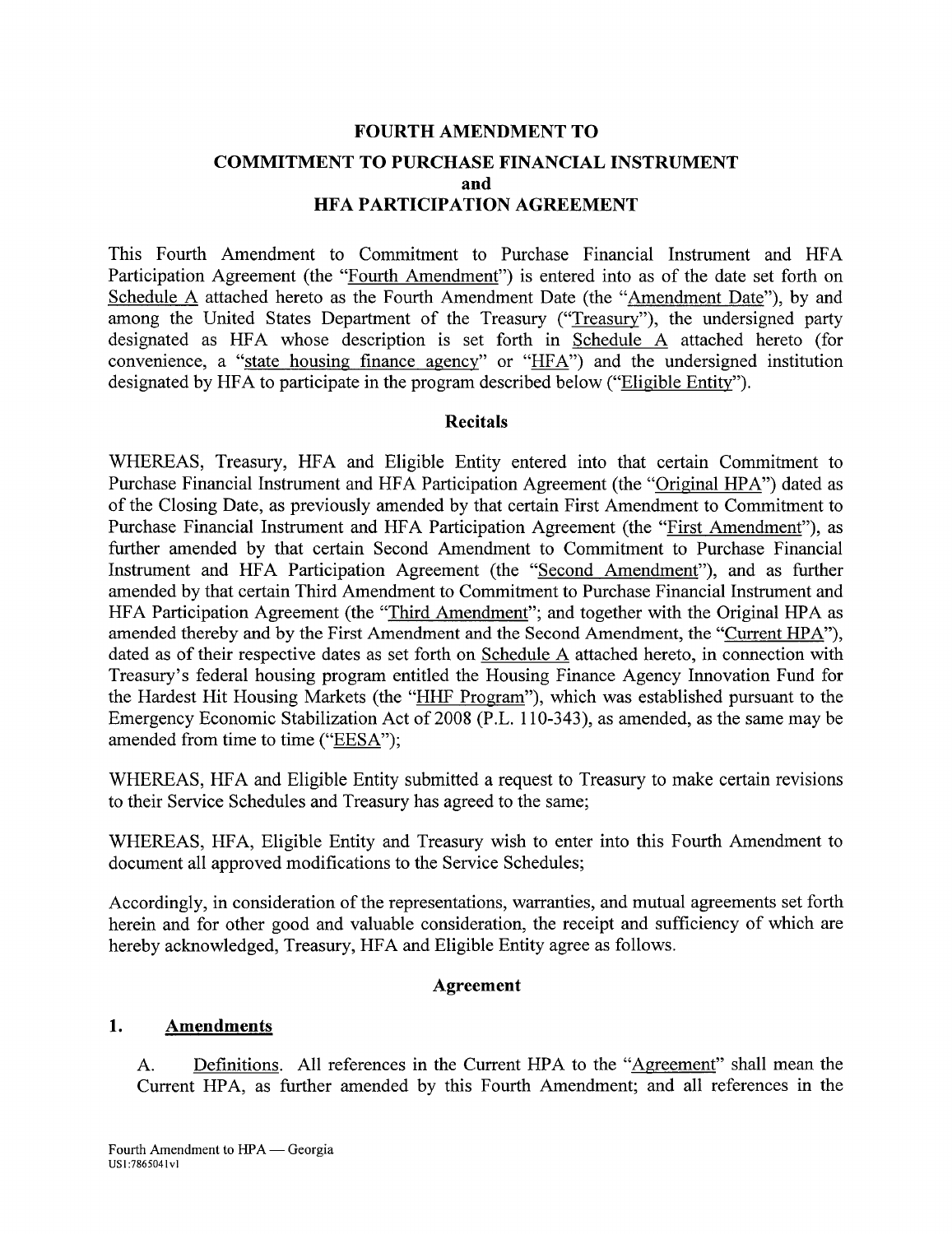Current HPA to Schedules A or B shall mean the Schedules A or B attached to this Fourth Amendment. All references herein to the "HPA" shall mean the Current HPA, as further amended by this Fourth Amendment.

B. Schedule A. Schedule A attached to the Current HPA is hereby deleted in its entirety and replaced with Schedule A attached to this Fourth Amendment.

C. Schedule B. Schedule B attached to the Current HPA is hereby deleted in its entirety and replaced with Schedule B attached to this Fourth Amendment.

## **2. Representations, Warranties and Covenants**

A. HFA and Eligible Entity. HFA and Eligible Entity, each for itself, make the following representations, warranties and covenants to Treasury and the truth and accuracy of such representations and warranties and compliance with and performance of such covenants are continuing obligations of HFA and Eligible Entity, each as to itself. In the event that any of the representations or warranties made herein cease to be true and correct or HFA or Eligible Entity breaches any of its covenants made herein, HFA or Eligible Entity, as the case may be, agrees to notify Treasury immediately and the same shall constitute an Event of Default under the HPA.

(1) HFA and Eligible Entity each hereby certifies, represents and warrants as of the date hereof that each of the representations and warranties of HFA or Eligible Entity, as applicable, contained in the HPA are true, correct, accurate and complete in all material respects as of the date hereof. All covenants of HFA or Eligible Entity, as applicable, contained in the HPA shall remain in full force and effect and neither HFA, nor Eligible Entity is in breach of any such covenant.

(2) Eligible Entity has the full corporate power and authority to enter into, execute, and deliver this Fourth Amendment and any other closing documentation delivered to Treasury in connection with this Fourth Amendment, and to perform its obligations hereunder and thereunder.

(3) HFA has the full legal power and authority to enter into, execute, and deliver this Fourth Amendment and any other closing documentation delivered to Treasury in connection with this Fourth Amendment, and to perform its obligations hereunder and thereunder.

### **3. Miscellaneous**

A. The recitals set forth at the beginning of this Fourth Amendment are true and accurate and are incorporated herein by this reference.

B. Capitalized terms used but not defined herein shall have the meanings ascribed to them in the HPA.

C. Any provision of the HPA that is determined to be prohibited or unenforceable in any jurisdiction shall, as to such jurisdiction, be ineffective to the extent of such prohibition or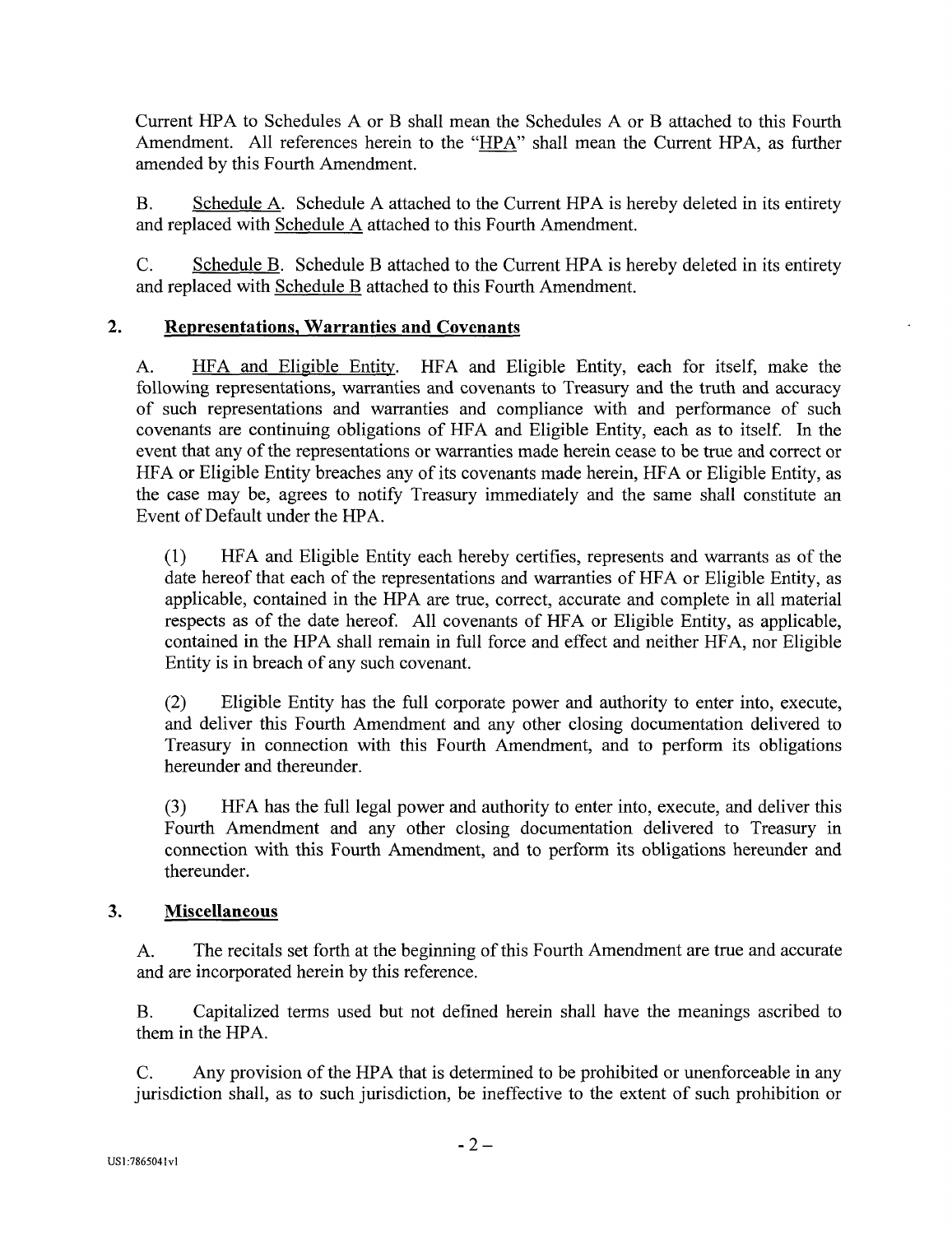unenforceability without invalidating the remaining provisions of the HPA, and no such prohibition or unenforceability in any jurisdiction shall invalidate such provision in any other jurisdiction.

D. This Fourth Amendment may be executed in two or more counterparts (and by different parties on separate counterparts), each of which shall be deemed an original, but all of which together shall constitute one and the same instrument. Facsimile or electronic copies of this Fourth Amendment shall be treated as originals for all purposes.

> [SIGNATURE PAGE FOLLOWS; REMAINDER OF PAGE INTENTIONALLY LEFT BLANK]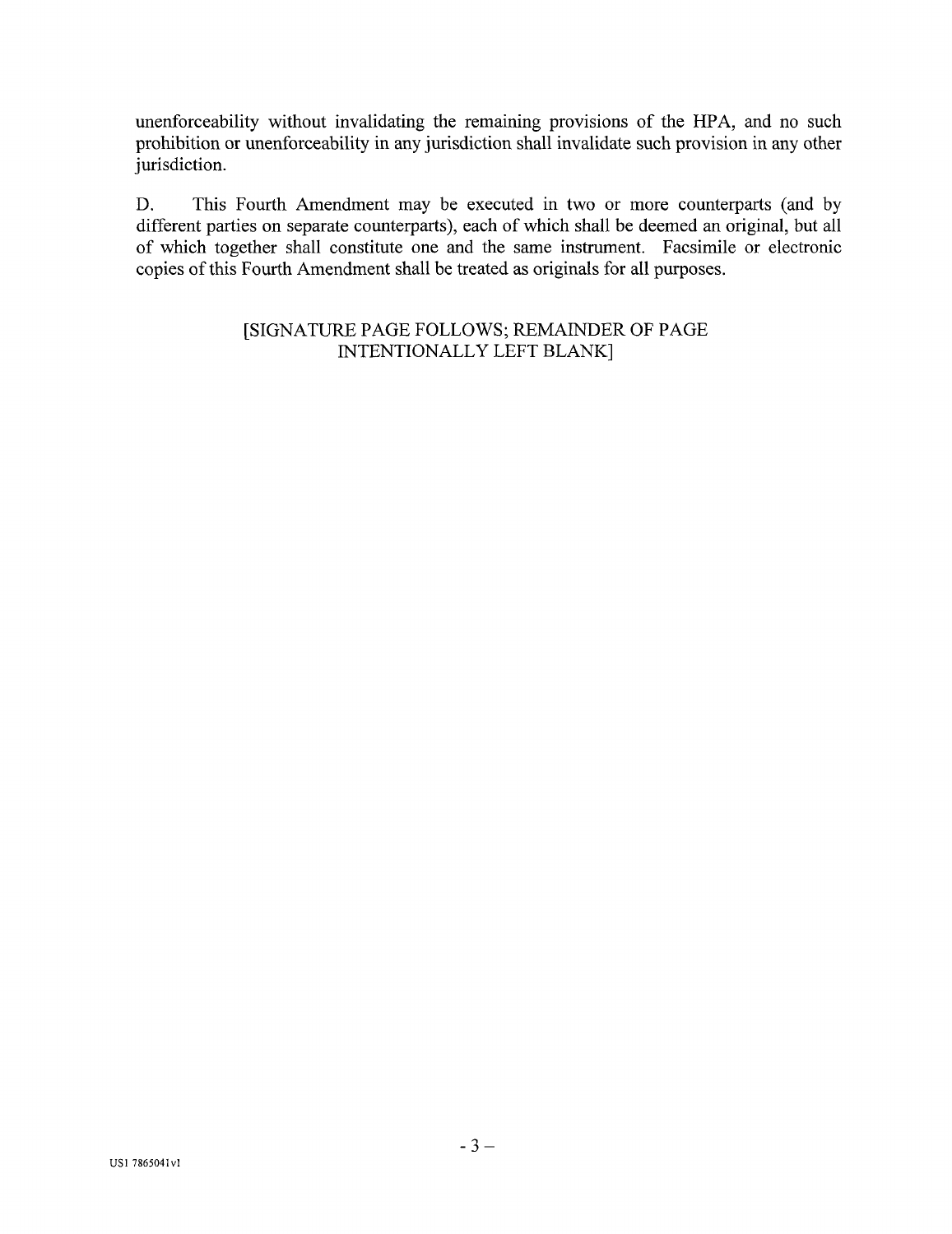In Witness Whereof, HFA, Eligible Entity and Treasury by their duly authorized officials hereby execute and deliver this Fourth Amendment to Commitment to Purchase Financial Instrument and HFA Participation Agreement as of the Amendment Date.

#### HFA:

#### TREASURY:

GEORGIA HOUSING AND FINANCE **AUTHORITY** 

UNITED STATES DEPARTMENT OF THE TREASURY

By: /s/ Michael A, Beatty Name: Michael A. Beatty Title; Executive Director By:

Name: Timothy G. Massad Title: Assistant Secretary for Financial Stability

#### ELIGIBLE ENTITY:

GHFA AFFORDABLE HOUSING, INC.

By: /s/ Michael A. Beatty Name: Michael A. Beatty Title: Executive Director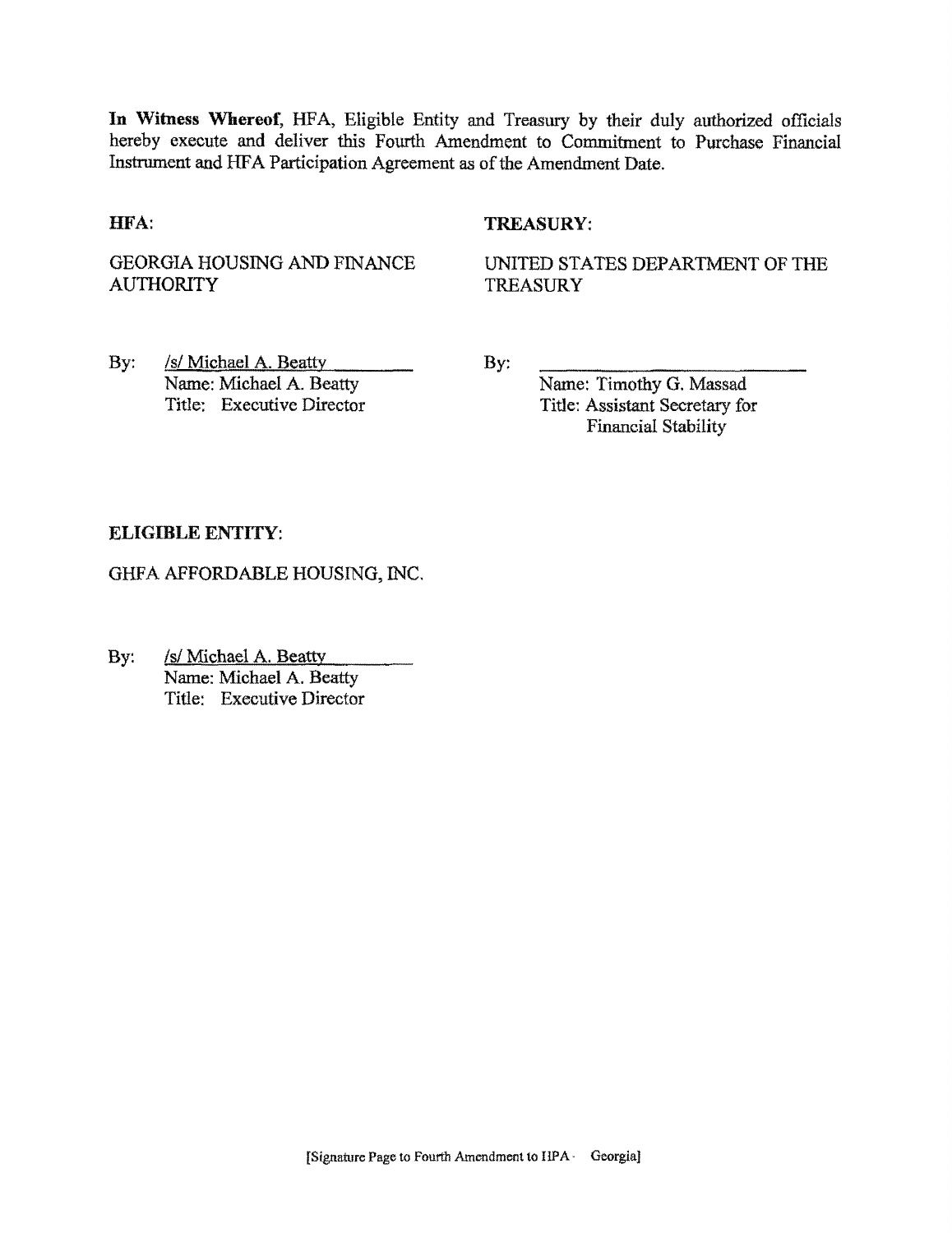In Witness Whereof, HFA, Eligible Entity and Treasury by their duly authorized officials hereby execute and deliver this Fourth Amendment to Commitment to Purchase Financial Instrument and HFA Participation Agreement as of the Amendment Date,

HFA:

#### TREASURY:

GEORGIA HOUSING AND FINANGE **AUTHORITY** 

UNITED STATES DEPARTMENT OF THE **TREASURY** 

By:

By:

Name: Title:

Name: Timothy G. Massad Title; Assistant Secretary for Financial Stability

#### ELIGIBLE ENTITY:

GHFA AFFORDABLE HOUSING, INC.

By:

Name; Title: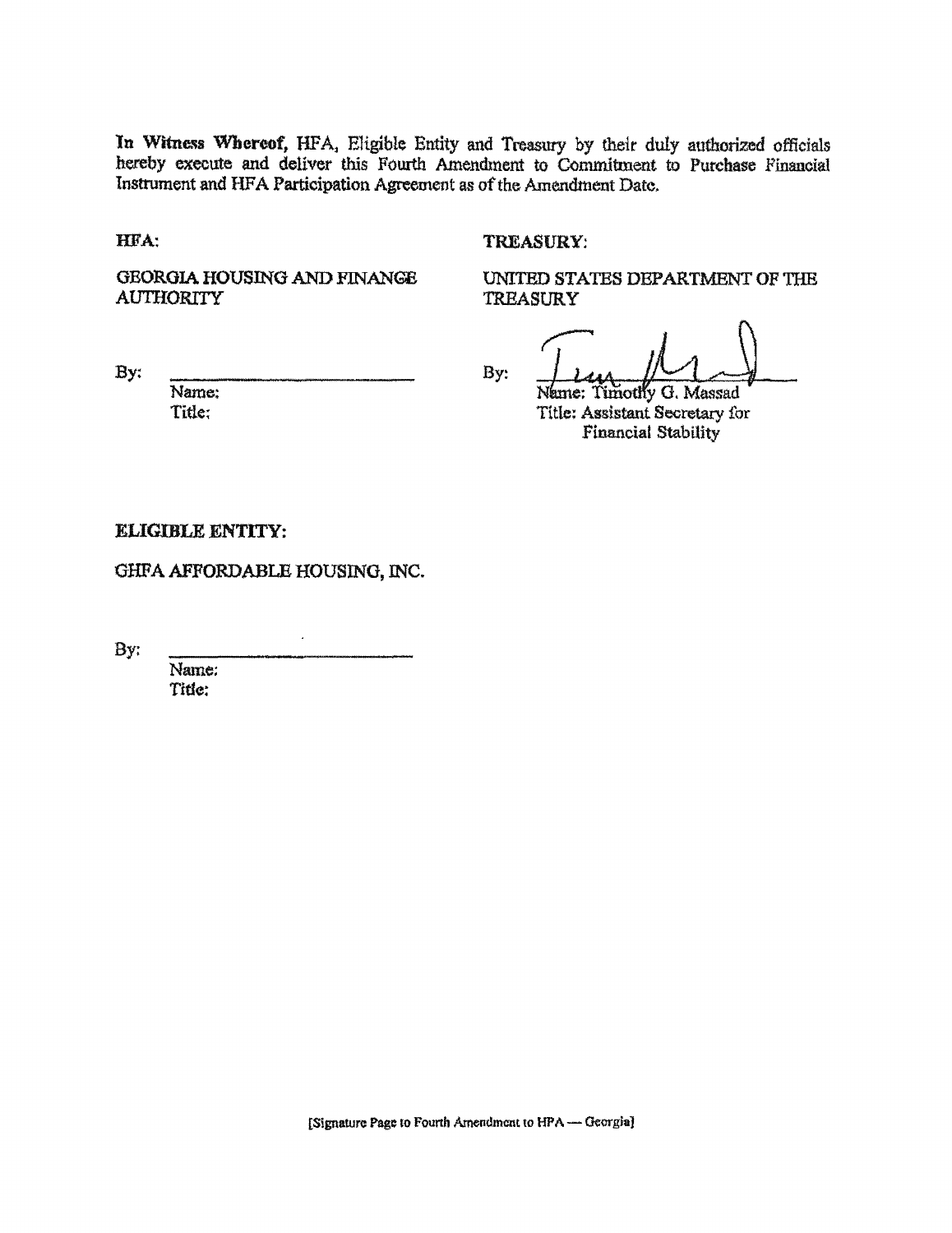# **EXHIBITS AND SCHEDULES**

Schedule A Basic Information<br>Schedule B Service Schedules

Service Schedules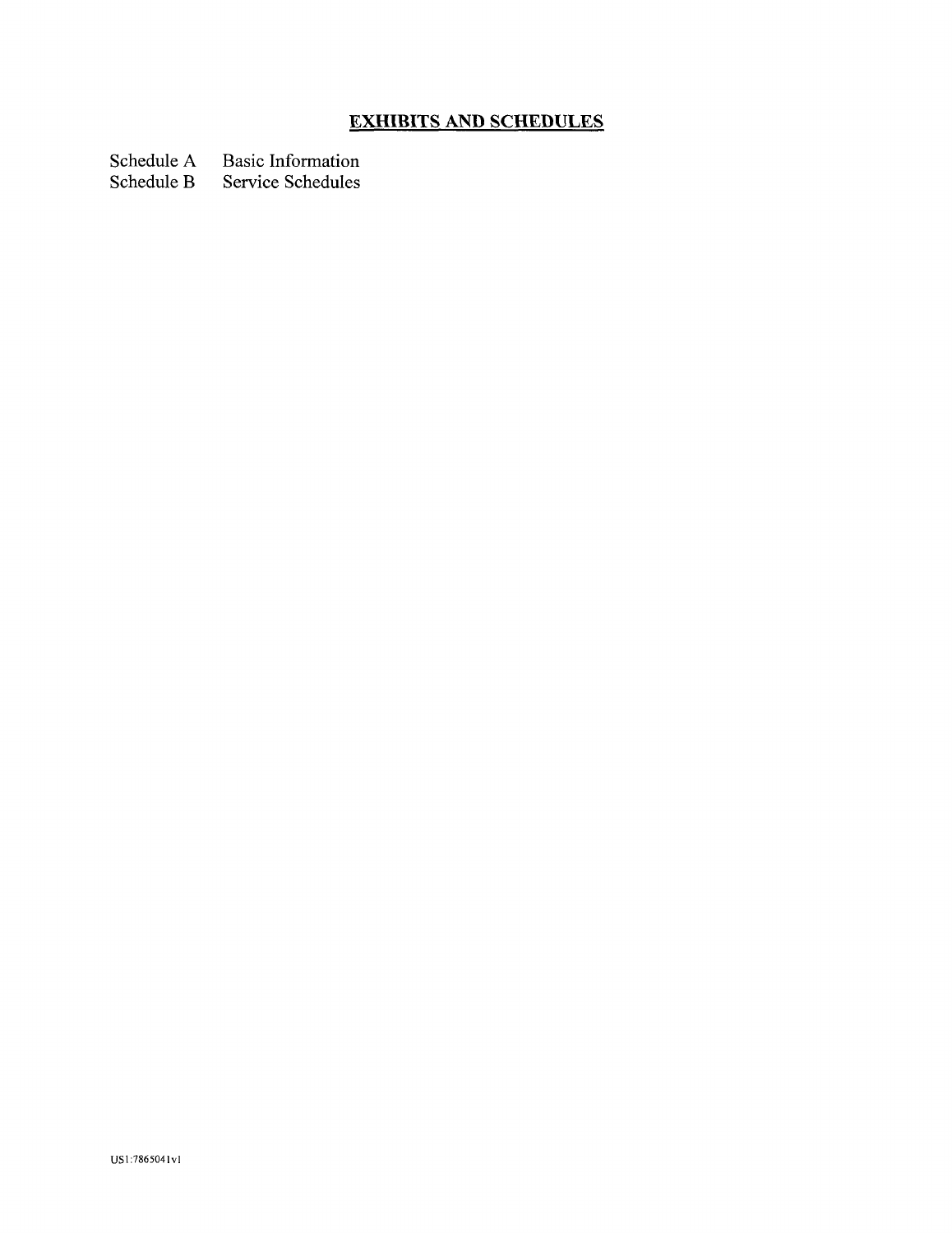# **SCHEDULE A**

# **BASIC INFORMATION**

| Eligible Entity Information:            |                               |
|-----------------------------------------|-------------------------------|
| Name of the Eligible Entity:            | GHFA Affordable Housing, Inc. |
| Corporate or other organizational form: | Non-profit corporation        |
| Jurisdiction of organization:           | State of Georgia              |
| Notice Information:                     |                               |

| HFA Information:<br>Name of HFA: | Georgia Housing and Finance Authority                                                                                                                                                 |
|----------------------------------|---------------------------------------------------------------------------------------------------------------------------------------------------------------------------------------|
| Organizational form:             | politic,<br>body<br>corporate and<br>A<br>instrumentality of the state and a public<br>essential<br>performing an<br>corporation<br>governmental function (and not a state<br>agency) |
| Date of Application:             | September 1, 2010                                                                                                                                                                     |
| Date of Action Plan:             | September 1, 2010                                                                                                                                                                     |
| Notice Information:              |                                                                                                                                                                                       |

| Program Participation Cap:           | \$339,255,819.00 |  |
|--------------------------------------|------------------|--|
| Portion of Program Participation Cap |                  |  |
| Representing Original HHF Funds:     | N/A              |  |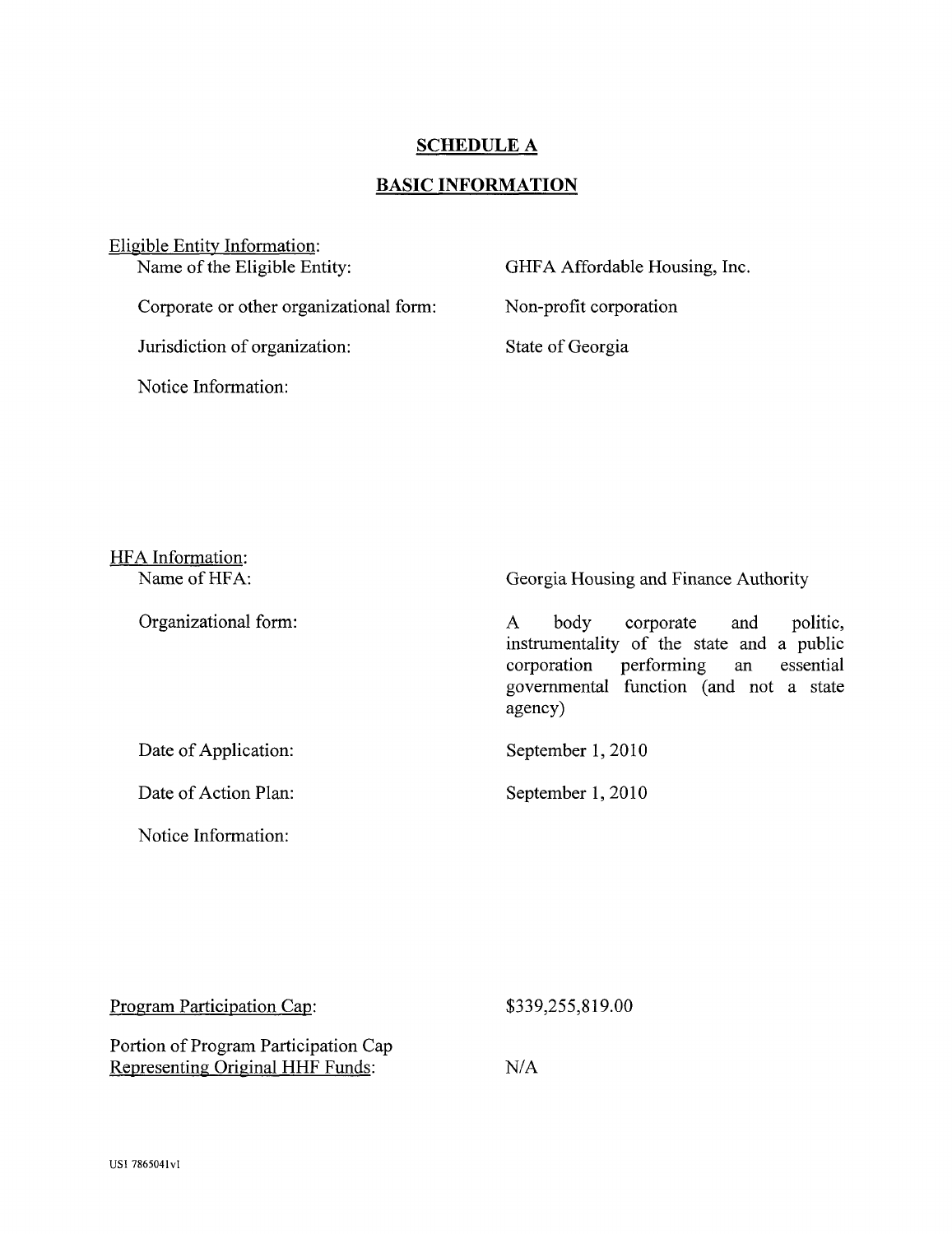| Portion of Program Participation Cap                   |                                                                                                                                                        |
|--------------------------------------------------------|--------------------------------------------------------------------------------------------------------------------------------------------------------|
| Representing Unemployment HHF Funds:                   | \$126,650,987.00                                                                                                                                       |
| Permitted Expenses:                                    | \$27,283,006.00                                                                                                                                        |
| Closing Date:                                          | September 23, 2010                                                                                                                                     |
| <b>First Amendment Date:</b>                           | September 29, 2010                                                                                                                                     |
| <b>Second Amendment Date:</b>                          | December 16, 2010                                                                                                                                      |
| Third Amendment Date:                                  | June 28, 2011                                                                                                                                          |
| <b>Fourth Amendment Date:</b>                          | May 3, 2012                                                                                                                                            |
| <b>Eligible Entity Depository Account Information:</b> | See account information set forth in the<br>Depository Account Control Agreement<br>between Treasury and Eligible Entity<br>regarding the HHF Program. |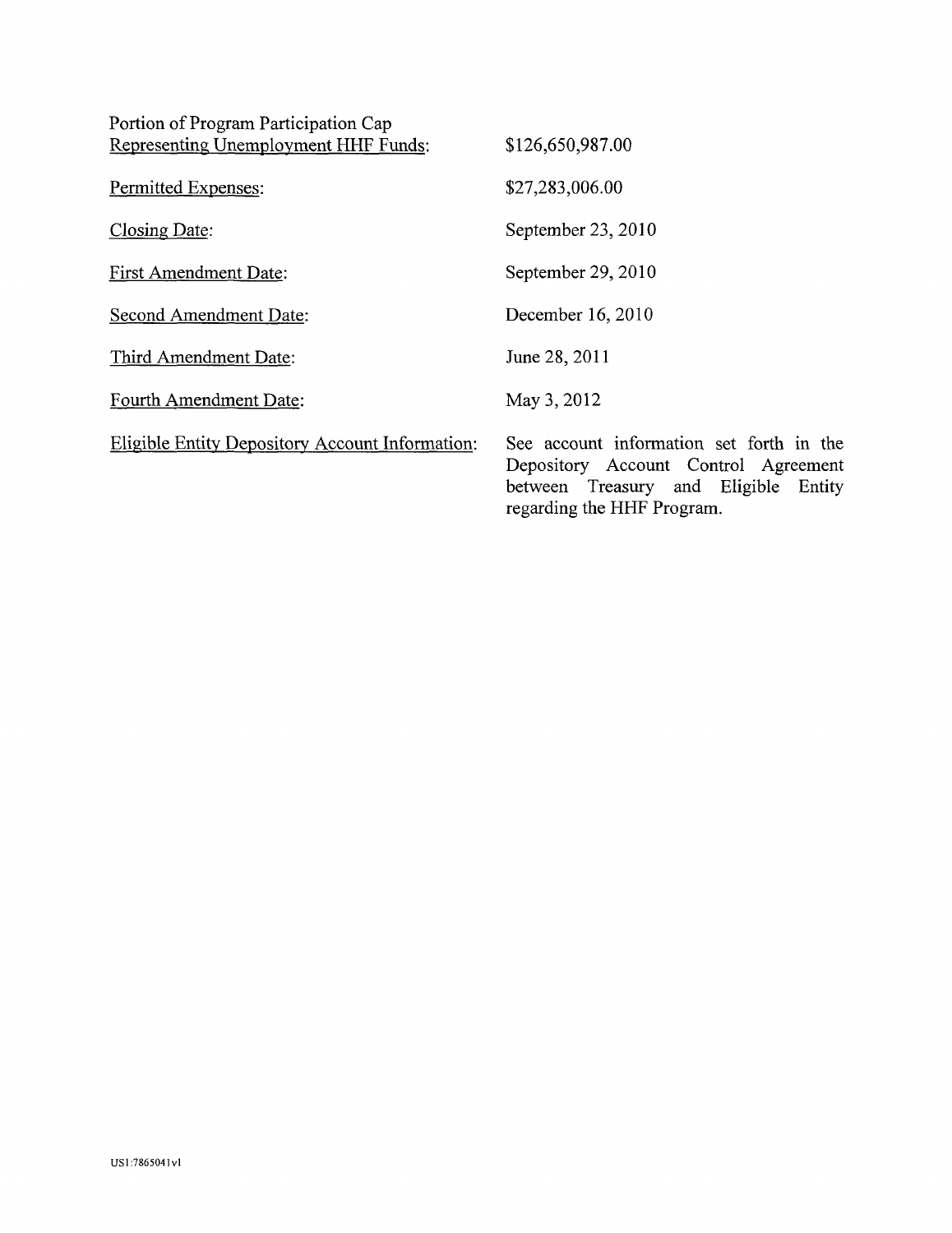### SCHEDULE B

### SERVICE SCHEDULES

The Service Schedules attached as Schedule B to the Current HPA are hereby deleted in their entirety and replaced with the attached Service Schedules (numbered sequentially as Service Schedule B-l, Service Schedule B-2, et. seq.), which collectively comprise Schedule B to the HPA.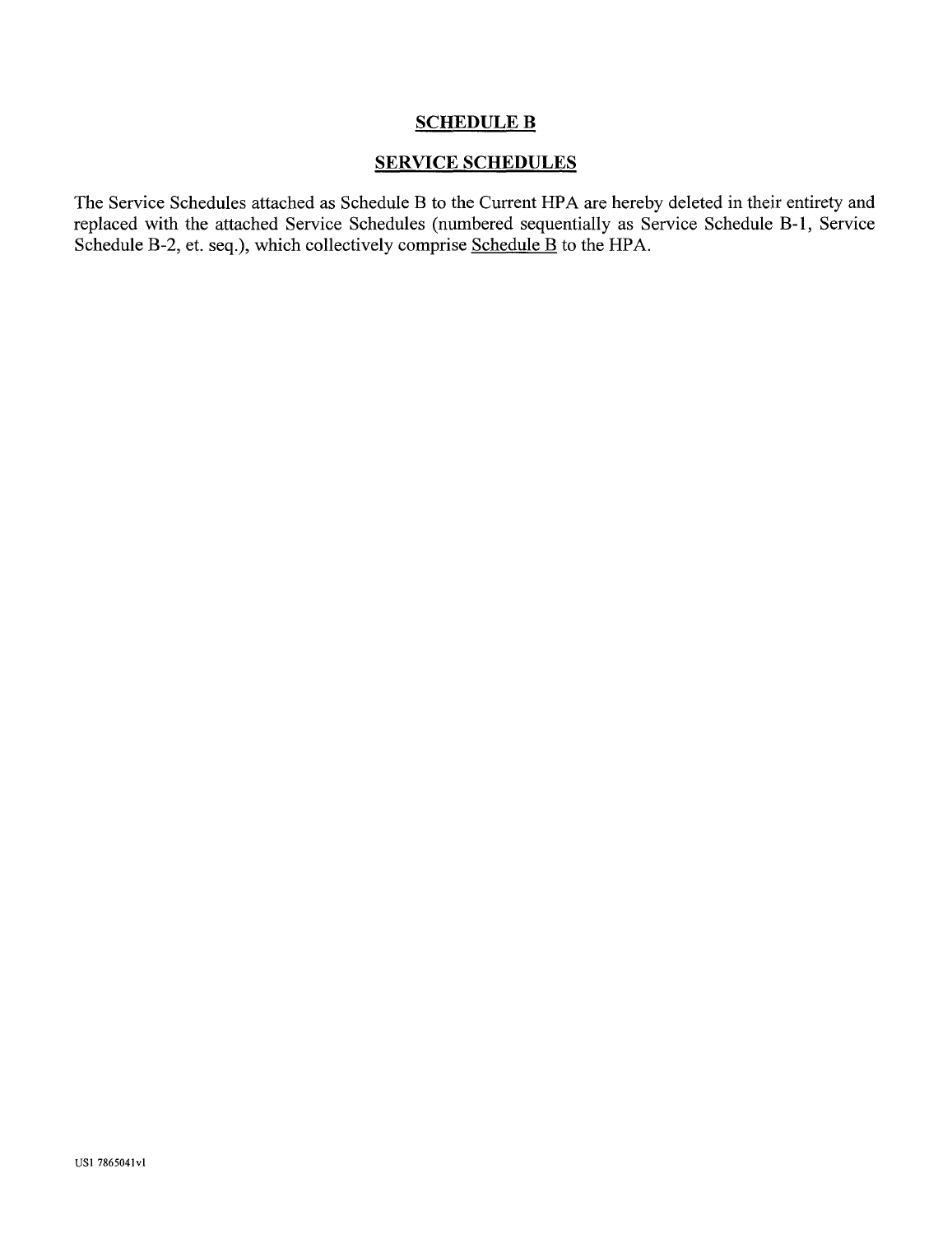## SERVICE SCHEDULE B-l

# **Georgia Housing Finance Authority**

# **Mortgage Payment Assistance (MPA)**

# **Summary Guidelines**

| 1. | <b>Program Overview</b>   | The Georgia Housing Finance Authority (GHFA) Mortgage             |
|----|---------------------------|-------------------------------------------------------------------|
|    |                           | Payment Assistance (MPA) program will provide loans to            |
|    |                           | unemployed and substantially under-employed homeowners to         |
|    |                           | help them remain in their homes and prevent avoidable             |
|    |                           | foreclosures despite loss of income due to involuntary job loss.  |
|    |                           | Loan proceeds will be used to pay mortgage payments               |
|    |                           | (including escrowed items) while the homeowner seeks              |
|    |                           | employment or completes training for a new career. Full           |
|    |                           | payments will be remitted to the homeowners' servicer each        |
|    |                           | month. Homeowners will pay an affordable portion of the           |
|    |                           | mortgage payment directly to GHFA.                                |
| 2. | <b>Program Goals</b>      | The goal is to provide assistance over the next 5 years to 18,300 |
|    |                           | homeowners to prevent foreclosures. Mortgage Payment              |
|    |                           | Assistance (MPA) will be provided as follows:                     |
|    |                           |                                                                   |
|    |                           | <b>Short-Term Assistance</b>                                      |
|    |                           | Monthly mortgage payments to assist unemployed or                 |
|    |                           | substantially under-employed homeowners while they look for a     |
|    |                           | new job.                                                          |
|    |                           | <b>Reinstatement Assistance</b>                                   |
|    |                           | One-time payment for homeowners who have found a new job          |
|    |                           | and can make ongoing payments, but need help to bring their       |
|    |                           | mortgage current and avoid foreclosure due to arrearages          |
|    |                           | accumulated during a period of unemployment or substantial        |
|    |                           | underemployment.                                                  |
| 3. | <b>Target</b>             | Homeowners<br>who<br>unemployed<br>substantially<br>or<br>are     |
|    | <b>Population/Areas</b>   | underemployed, and/or re-employed but need help bringing their    |
|    |                           | mortgage current due to arrearages accumulated during a period    |
|    |                           | of unemployment or substantial underemployment.                   |
|    |                           | GHFA has determined that 65% of the counties throughout the       |
|    |                           | state are "hard hit" due to the county's unemployment rate        |
|    |                           | exceeding the state average for the past 12 months. As a result,  |
|    |                           | this Program will be available statewide.                         |
| 4. | <b>Program Allocation</b> | \$311,972,813.00                                                  |
|    | (Excluding                |                                                                   |
|    | Administrative            |                                                                   |
|    | <b>Expenses</b> )         |                                                                   |
|    |                           |                                                                   |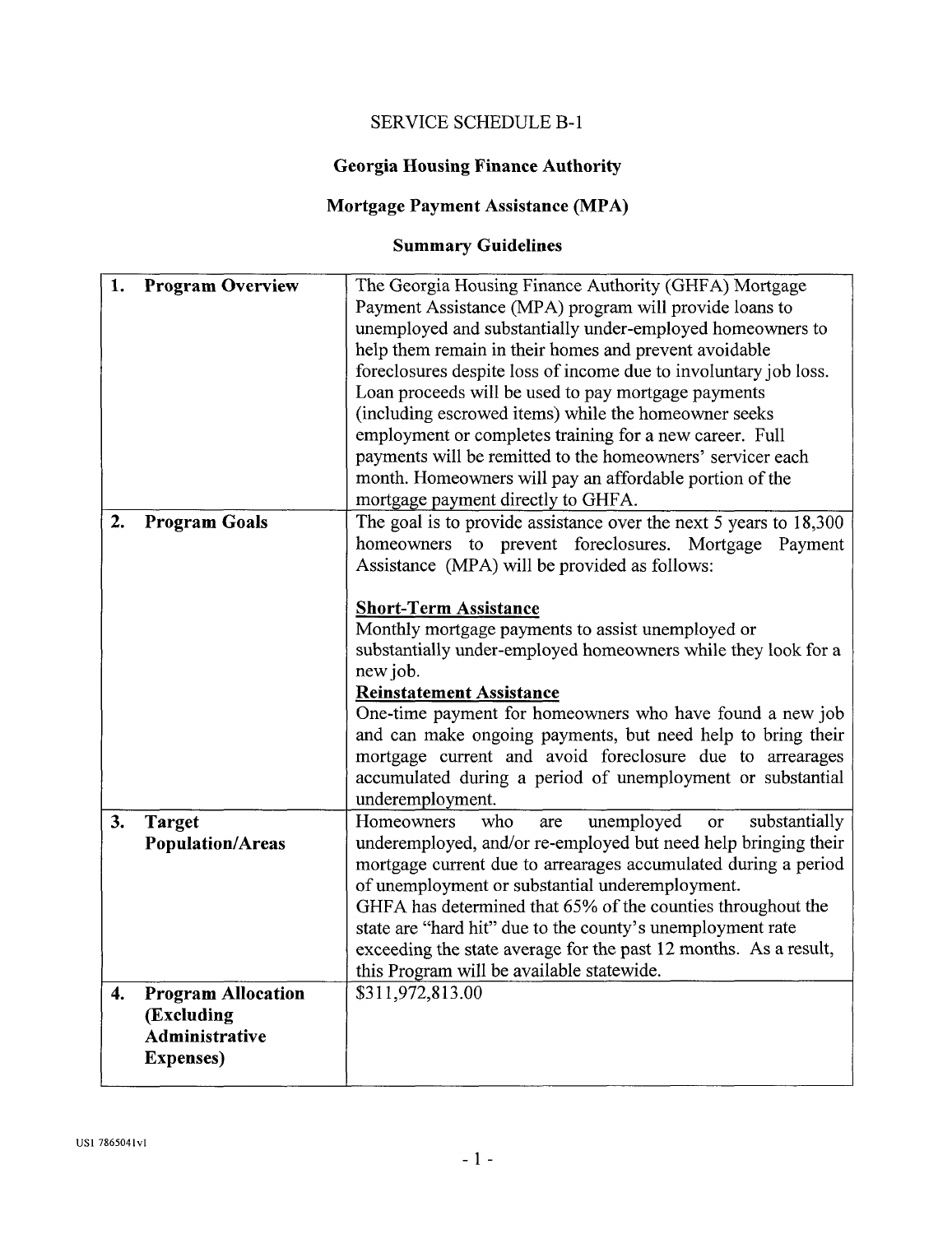| 5. | <b>Borrower Eligibility</b> | Homeowners who, through no fault of their own, are                                       |
|----|-----------------------------|------------------------------------------------------------------------------------------|
|    | Criteria                    | unemployed or substantially under-employed and are at risk of                            |
|    |                             | foreclosure, but with temporary assistance are likely to be                              |
|    |                             | successful in retaining their homes. Homeowners will be                                  |
|    |                             | required to provide a financial hardship affidavit with                                  |
|    |                             | appropriate documentation on the cause of their hardship. For                            |
|    |                             | most homeowners, this will be documentation from the Georgia                             |
|    |                             | Department of Labor confirming a job loss and receipt of                                 |
|    |                             | unemployment benefits.                                                                   |
|    |                             | Homeowners with a history of timely mortgage payments prior                              |
|    |                             | to the job loss/income loss.                                                             |
|    |                             | Homeowners must be legal U.S. Residents.                                                 |
|    |                             | <b>Underwriting Criteria</b>                                                             |
|    |                             | $\checkmark$ Homeowner became unemployed through no fault of<br>his/her own.             |
|    |                             | $\checkmark$ Satisfactory mortgage payment history prior to the job<br>loss/income loss. |
|    |                             | $\checkmark$ Must not be more than 6 months past due at the time of                      |
|    |                             | application.                                                                             |
|    |                             | Monthly mortgage payments (including escrowed items)                                     |
|    |                             | are greater than 25% of household income after job loss.                                 |
|    |                             | $\checkmark$ Hardship must have occurred on or after January 1,<br>2008.                 |
|    |                             | Total Unpaid Principal Balance less than or equal to<br>\$417,000.                       |
|    |                             | Property must be owner occupied as homeowner's<br>principal residence.                   |
|    |                             | Homeowner must be a legal resident of the United<br>States.                              |
|    |                             | $\checkmark$ Applicant must be the owner of subject property.                            |
|    |                             | $\checkmark$ Homeowner has obtained a new job with sufficient                            |
|    |                             | income to support their current mortgage payment.                                        |
|    |                             | (Reinstatement Only)                                                                     |
|    |                             |                                                                                          |
|    |                             | To qualify as substantially underemployed, a homeowner must                              |
|    |                             | show a minimum 25% reduction in household income.                                        |
|    |                             | To qualify as self-employed with a substantial reduction in                              |
|    |                             | income, a homeowner must show that gross receipts for their                              |
|    |                             | business have been reduced a minimum of 30%.                                             |
| 6. | <b>Property / Loan</b>      | Existing single-family homes or condominiums (attached or                                |
|    | <b>Eligibility Criteria</b> | detached) including manufactured homes (permanently affixed                              |
|    |                             | to a foundation on real estate owned by the borrower.)                                   |
|    |                             | Owner-occupied, primary residences located in Georgia.                                   |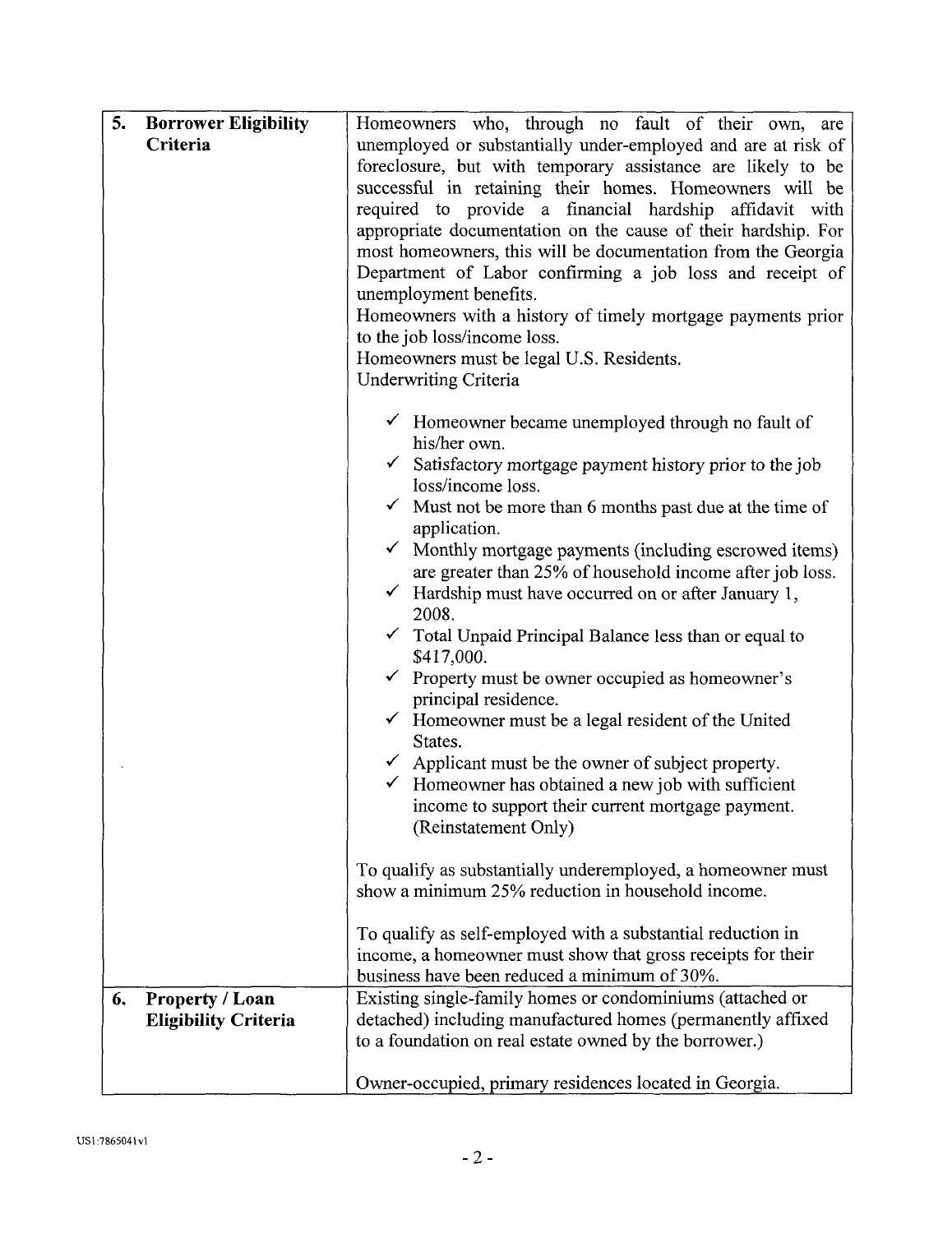|    |                                    | Mortgage must be held by a Lender or Servicer licensed or<br>exempt from licensing in the state of Georgia.<br>Mortgages with:<br>$\checkmark$ Total Unpaid Principal Balance less than or equal to<br>\$417,000.                                                                                                                                                                                                                                                                                                                                                                                                         |
|----|------------------------------------|---------------------------------------------------------------------------------------------------------------------------------------------------------------------------------------------------------------------------------------------------------------------------------------------------------------------------------------------------------------------------------------------------------------------------------------------------------------------------------------------------------------------------------------------------------------------------------------------------------------------------|
| 7. | <b>Program Exclusions</b>          | Mortgages with:<br>✔ Total Unpaid Principal Balances (all mortgages on<br>property) greater than \$417,000.<br>$\checkmark$ Total monthly payments (including escrowed items) less<br>than 25% of current income are not eligible.                                                                                                                                                                                                                                                                                                                                                                                        |
|    |                                    | Manufactured homes that are not considered real property.                                                                                                                                                                                                                                                                                                                                                                                                                                                                                                                                                                 |
|    |                                    | Homeowners who are non-legal U.S. residents.                                                                                                                                                                                                                                                                                                                                                                                                                                                                                                                                                                              |
| 8. | <b>Structure of Assistance</b>     | 5 year, 0% interest, non-recourse, deferred-payment, forgivable,<br>subordinate loan. A forgiveness clause will reduce the loan<br>amount by 20% per year for 5 years. The 5-year term begins the<br>month following the final assistance payment to the borrower.<br>The loan will only be repaid if the borrower sells or refinances<br>the property before the period expires and there are equity<br>proceeds from the sale available to pay towards the portion of<br>the loan that has not yet been forgiven. At the end of the 5<br>years, the note will be considered satisfied and the lien will be<br>released. |
|    |                                    | If the property is sold and does not generate proceeds sufficient<br>to repay the entire note, the portion of the note remaining unpaid<br>after the proceeds are applied will be forgiven.                                                                                                                                                                                                                                                                                                                                                                                                                               |
|    |                                    | The loan will be in the form of a subordinate mortgage<br>evidenced by a promissory note and secured by a deed on the<br>property. Borrowers will be required to sign and acknowledge<br>the program guidelines via written agreement.                                                                                                                                                                                                                                                                                                                                                                                    |
|    |                                    | Any funds returned according to established program guidelines<br>will be recaptured and used to assist additional homeowners<br>through December 31, 2017. After December 31, 2017, all<br>remaining and recaptured funds will be returned to Treasury.                                                                                                                                                                                                                                                                                                                                                                  |
| 9. | Per Household<br><b>Assistance</b> | The maximum household assistance amount is the total of 18<br>times the monthly mortgage payment (including escrowed<br>items.)                                                                                                                                                                                                                                                                                                                                                                                                                                                                                           |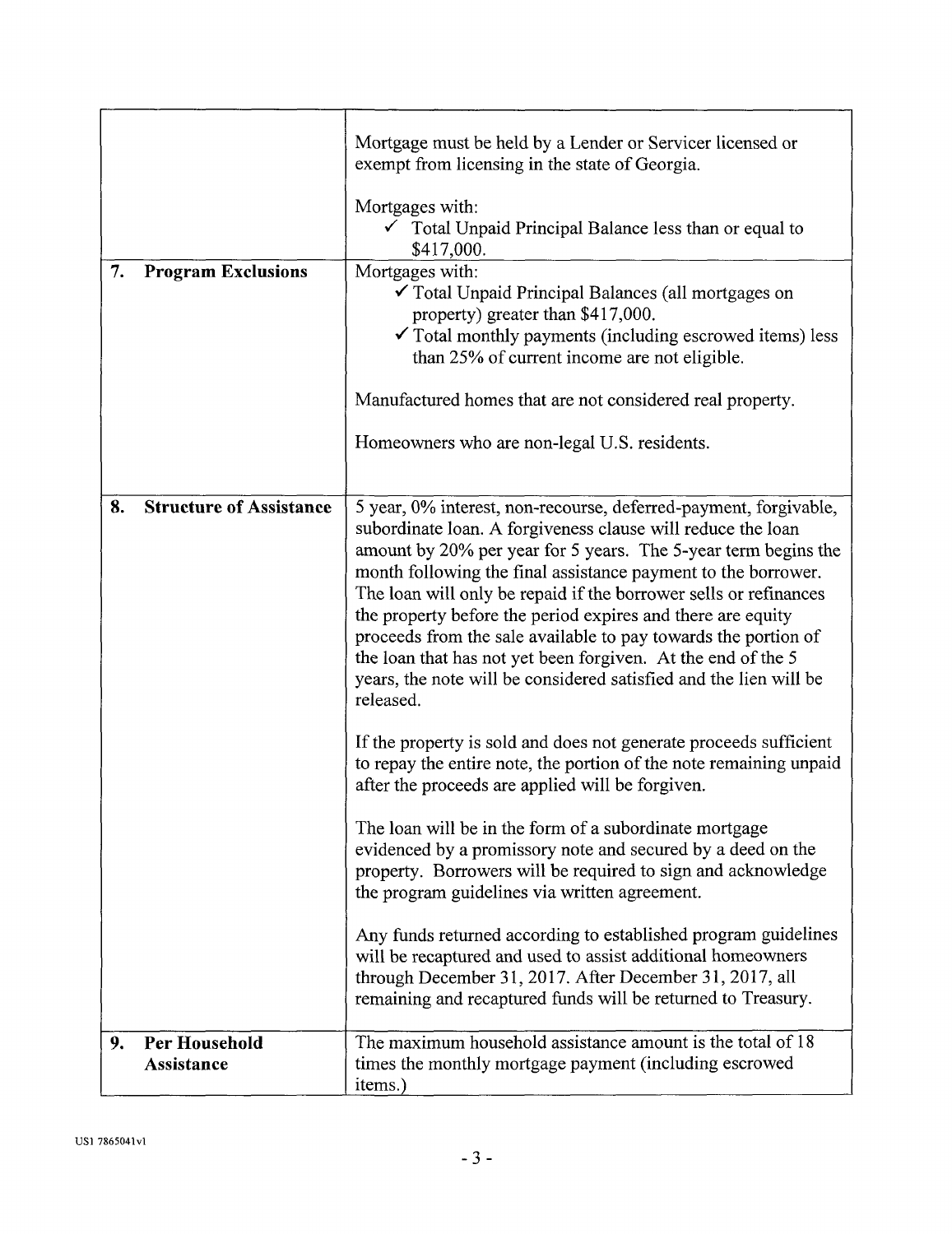|                 |                                                                         | GHFA expects the average loan amount will be \$16,750.                                                                                                                                                                                                                                                                                                                                                                                                                                                                                                                                                                                                                     |
|-----------------|-------------------------------------------------------------------------|----------------------------------------------------------------------------------------------------------------------------------------------------------------------------------------------------------------------------------------------------------------------------------------------------------------------------------------------------------------------------------------------------------------------------------------------------------------------------------------------------------------------------------------------------------------------------------------------------------------------------------------------------------------------------|
|                 |                                                                         | The Reinstatement Assistance is not separately capped, but the<br>assistance may only cover prior periods of unemployment or<br>substantial underemployment.                                                                                                                                                                                                                                                                                                                                                                                                                                                                                                               |
|                 | 10. Duration of Assistance                                              | Up to 18 months or until the homeowner secures adequate<br>employment (sufficient to pay the mortgage payment with 25%<br>of total income) plus two months, whichever is less.                                                                                                                                                                                                                                                                                                                                                                                                                                                                                             |
|                 |                                                                         | The homeowner may continue to receive assistance for up to 2<br>months after reemployment (not to exceed 18 months in total.)                                                                                                                                                                                                                                                                                                                                                                                                                                                                                                                                              |
|                 | 11. Estimated Number of<br>Participating<br>Households                  | 18,300 homeowners over the next 5 years, with recycled funds,<br>if any, to be used for additional homeowners until December 31,<br>2017.                                                                                                                                                                                                                                                                                                                                                                                                                                                                                                                                  |
|                 |                                                                         | Estimated number served based on an average loan amount of<br>\$16,750.                                                                                                                                                                                                                                                                                                                                                                                                                                                                                                                                                                                                    |
| <b>Duration</b> | 12. Program Inception /                                                 | Program rollout was April 1, 2011 and is expected to last<br>through the earlier of December 31, 2017 and the exhaustion of<br>all funds.                                                                                                                                                                                                                                                                                                                                                                                                                                                                                                                                  |
| <b>Programs</b> | 13. Program Interactions<br>with Other HFA                              | N/A                                                                                                                                                                                                                                                                                                                                                                                                                                                                                                                                                                                                                                                                        |
|                 | 14. Program Interactions<br>with HAMP                                   | The MPA will help borrowers who need more than the 3-6<br>months of assistance available to them through the Home<br>Affordable Unemployment Program (UP). Borrowers may<br>receive UP assistance prior to, or after, receiving assistance<br>under the MPA program.<br>The MPA program will provide assistance to eligible<br>unemployed or substantially underemployed homeowners first,<br>and then the servicer would follow with any eligible programs<br>offered by the investor, servicer, or GSE.<br>In addition, MPA will help borrowers who don't qualify for<br>assistance under the new UP because they are more than 3<br>months behind in mortgage payments. |
|                 |                                                                         | To the maximum extent possible, GHFA will coordinate with<br>eligible homeowners' servicers to assist them in obtaining a loan<br>modification from HAMP, if needed.                                                                                                                                                                                                                                                                                                                                                                                                                                                                                                       |
|                 | 15. Program Leverage with<br><b>Other Financial</b><br><b>Resources</b> | The program will strongly encourage servicers to waive late fees<br>and any other non-3 <sup>rd</sup> party expenses.                                                                                                                                                                                                                                                                                                                                                                                                                                                                                                                                                      |